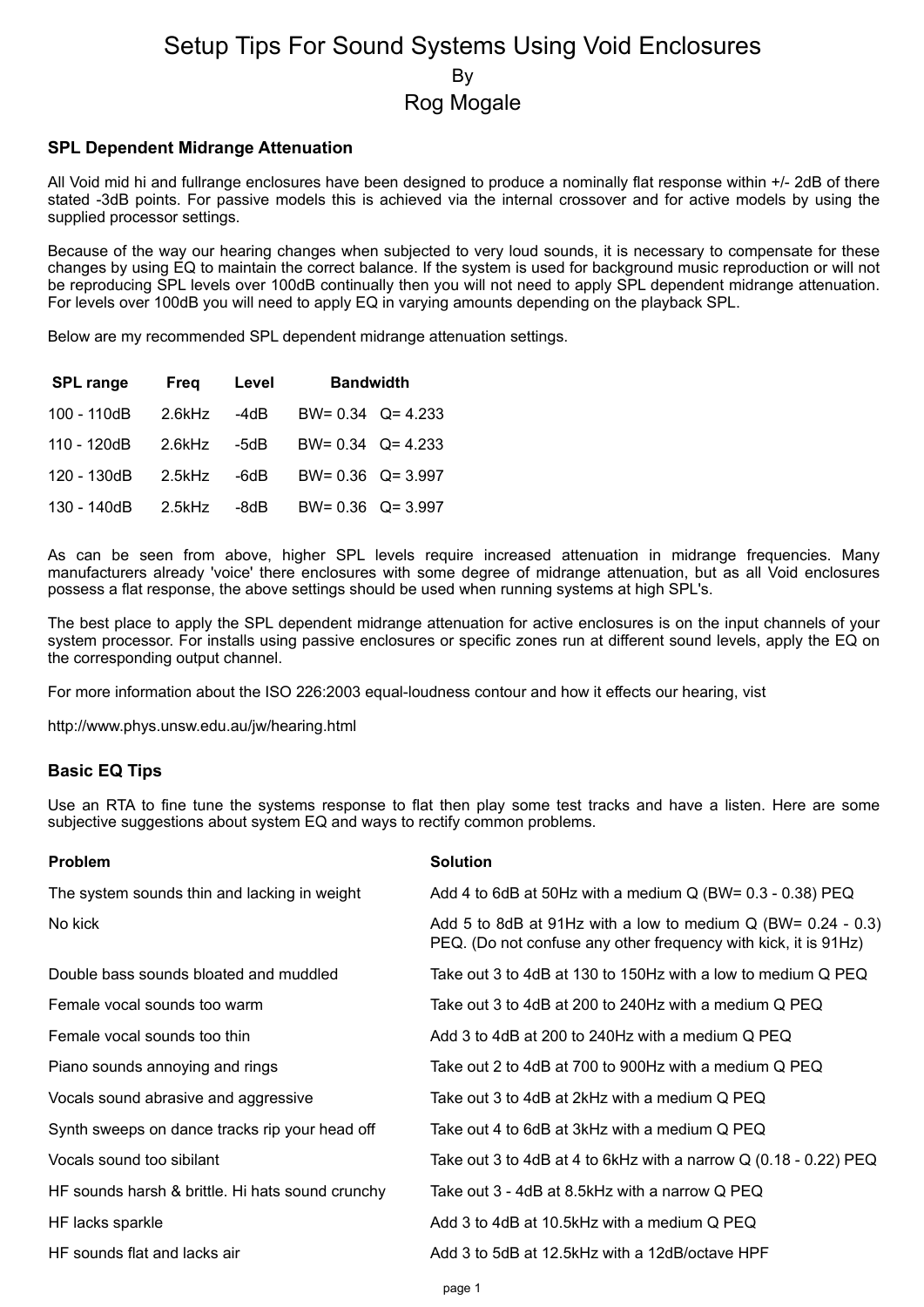## Setup Tips For Sound Systems Using Void Enclosures By Rog Mogale

### **Recommended Test Material**

The first things you need are some familiar test tracks that you have played on a variety of different systems. Once you get to know how the tracks should sound, stick with them and don't change them.

Below are some of the main requirements most sound systems are used for and some suggested music styles to check the system with.

| <b>System application</b>    | Suggested test material                                                                              |
|------------------------------|------------------------------------------------------------------------------------------------------|
| FOH for Heavy rock           | A modern well recorded Jazz track (not 1940's trad jazz) with<br>double bass, drums, piano and vocal |
|                              | Female vocal with acoustic guitar                                                                    |
|                              | Some rock tracks in the style of the live performance you have to<br>mix                             |
| FOH for acoustic performance | A modern well recorded Jazz track with double bass, drums,<br>piano, sax and vocal                   |
|                              | Female vocal with acoustic guitar                                                                    |
|                              | Some acoustic tracks in the style of the live performance you<br>have to mix                         |
| Dance Music playback         | A modern well recorded Jazz track with double bass, drums,<br>piano and vocal                        |
|                              | Female vocal with acoustic guitar                                                                    |
|                              | Some dance tracks representative of the material that will be<br>played on the system                |

You will note for all the different system applications I have suggested you play some modern jazz tracks to help EQ the system. So why do I suggest a jazz track.

1. A jazz track will have a double bass, which is one of the only instruments that will revel problems in the upper bass range around 150Hz. Double bass is also very good for detecting timing problems from bass to midrange. In an ideal system the twang or snap of the string and its corresponding bass note should happen at the same time. Listen out for bass solos and check if all frequencies arrive at the same time. It's a hard test and many expensive studio monitors will even reveal problems if you know what to listen for with double bass.

2. Jazz tracks with vocals are useful for detecting if the system is flat around the 200 to 300Hz range and if there are any problems with sibilants around 5kHz. This is also the reason a good female vocal with acoustic guitar track should be part of your test material.

3. Piano. We are all used to hearing a real piano, so when played back though a sound system it is easy to tell if the systems response is adding or taking anything away. Look out for a boxy sound (120Hz) or other problems from 500Hz to 1.2kHz, which should be easy to spot. If it doesn't sound real then you need to play around until it does. Tracks with piano glissandos with rapid playing up and down the scales are very good test material, as it's easy to spot of any of the notes that appear louder than the average.

4. Most jazz tracks have the space to allow you to hear into the mix. This is important as busy tracks contain too much information for us to process when it comes to listening for specific problems.